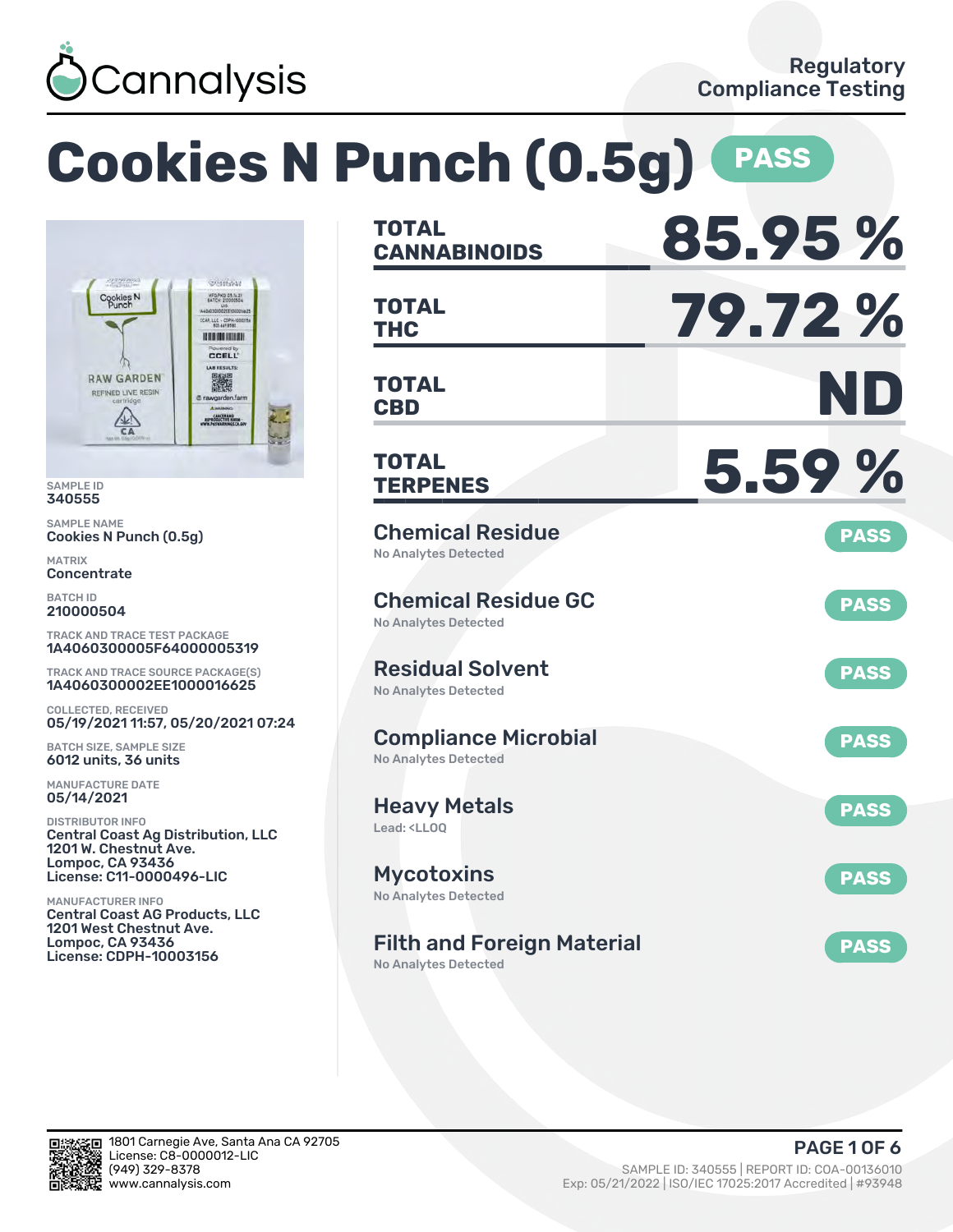

# CANNABINOID ANALYSIS

Total THC,CBD value(s) have been decarboxylated.

| TOTAL THC:          | 797.2 mg/g (79.72 %), 398.6 mg per package |
|---------------------|--------------------------------------------|
| TOTAL CBD:          | ND.                                        |
| TOTAL CANNABINOIDS: | 859.5 mg/g (85.95 %)                       |

UNIT OF MEASUREMENT: Milligrams per Gram(mg/g)

| <b>RESULT</b>        | LOD    | <b>LLOO</b> | <b>ANALYTE</b>   |           | LOD                                   | <b>LLOO</b> |
|----------------------|--------|-------------|------------------|-----------|---------------------------------------|-------------|
| ND                   | 0.2000 | 0.4000      | CBD <sub>v</sub> | <b>ND</b> | 0.2000                                | 0.4000      |
| 797.2 mg/g (79.72 %) | 0.2000 | 0.4000      | CBGa             | <b>ND</b> | 0.2000                                | 0.4000      |
| <b>ND</b>            | 0.2000 | 0.4000      | <b>CBG</b>       |           | 0.2000                                | 0.4000      |
| ND                   | 0.2000 | 0.4000      | <b>CBN</b>       | <b>ND</b> | 0.2000                                | 0.4000      |
| ND                   | 0.2000 | 0.4000      | CBC              | <b>ND</b> | 0.2000                                | 0.4000      |
| <b>ND</b>            | 0.2000 | 0.4000      |                  |           |                                       |             |
|                      |        |             |                  |           | <b>RESULT</b><br>62.30 mg/g (6.230 %) |             |

#### ADDITIONAL INFORMATION

| Method:              | SOP-TECH-001 | Sample Prepped: 05/20/2021 11:26  | Sample Approved: 05/21/2021 09:10  |  |
|----------------------|--------------|-----------------------------------|------------------------------------|--|
| Instrument: UPLC-DAD |              | Sample Analyzed: 05/20/2021 12:14 | Prep-Analytical Batch: 29546-23782 |  |



## TERPENE ANALYSIS

UNIT OF MEASUREMENT: Milligrams per Gram(mg/g)

| TUTAL TERPENES: |  |
|-----------------|--|
|                 |  |

AL TERPENES: 55.93 mg/g (5.593 %)

| <b>ANALYTE</b>          | <b>RESULT</b>              | <b>LOD</b> | <b>LLOQ</b> |  | <b>ANALYTE</b>         | <b>RESULT</b>                                       | <b>LOD</b> | <b>LLOQ</b> |
|-------------------------|----------------------------|------------|-------------|--|------------------------|-----------------------------------------------------|------------|-------------|
| 3-Carene                | <b>ND</b>                  | 1.000      | 2.500       |  | Alpha bisabolol        | <lloq< td=""><td>0.1000</td><td>0.5000</td></lloq<> | 0.1000     | 0.5000      |
| Alpha cedrene           | <b>ND</b>                  | 1.000      | 2.500       |  | Alpha humulene         | 1.611 mg/g $(0.1611%)$                              | 0.5000     | 1.000       |
| Alpha pinene            | 3.736 mg/g (0.3736 %)      | 0.1000     | 1.000       |  | Alpha terpinene        | <b>ND</b>                                           | 0.5000     | 1.000       |
| Alpha terpineol         | $0.6552$ mg/g $(0.0655\%)$ | 0.3260     | 0.6520      |  | Beta caryophyllene     | 5.858 mg/g $(0.5858\%)$                             | 0.5000     | 1.000       |
| Beta myrcene            | 11.92 mg/g (1.192 %)       | 0.5000     | 1.000       |  | Beta pinene            | 3.609 mg/g (0.3609 %)                               | 0.6070     | 1.214       |
| Borneol                 | <b>ND</b>                  | 1.000      | 2.500       |  | Camphene               | <b>ND</b>                                           | 0.5000     | 1.000       |
| Camphor                 | <b>ND</b>                  | 0.1000     | 0.5000      |  | Caryophyllene oxide ND |                                                     | 0.5000     | 2.500       |
| Cedrol                  | <b>ND</b>                  | 0.5000     | 1.000       |  | Cis geraniol           | <b>ND</b>                                           | 1.000      | 2.500       |
| Cis nerolidol           | <b>ND</b>                  | 2.500      | 5.000       |  | Eucalyptol             | <b>ND</b>                                           | 0.1000     | 0.5000      |
| Fenchol                 | 1.255 mg/g (0.1255 %)      | 0.5000     | 1.000       |  | Fenchone               | <lloq< td=""><td>0.1000</td><td>0.5000</td></lloq<> | 0.1000     | 0.5000      |
| Gamma terpinene         | <b>ND</b>                  | 0.1000     | 0.5000      |  | Gamma terpineol        | <b>ND</b>                                           | 0.2090     | 0.5230      |
| Geranyl acetate         | <b>ND</b>                  | 0.1000     | 0.5000      |  | Guaiol                 | <b>ND</b>                                           | 2.500      | 5.000       |
| Isoborneol              | <b>ND</b>                  | 0.5000     | 1.000       |  | Isopulegol             | <b>ND</b>                                           | 2.500      | 5.000       |
| Limonene                | 22.09 mg/g (2.209 %)       | 0.5000     | 2.500       |  | Linalool               | 2.095 mg/g $(0.2095\%)$                             | 0.5000     | 1.000       |
| Menthol                 | <b>ND</b>                  | 1.000      | 2.500       |  | Ocimene 1              | <lloq< td=""><td>0.1550</td><td>0.3100</td></lloq<> | 0.1550     | 0.3100      |
| Ocimene 2               | 3.100 mg/g (0.3100 %)      | 0.3450     | 1.725       |  | P-cymene               | <b>ND</b>                                           | 0.5230     | 1.045       |
| P-mentha-1.5-diene ND   |                            | 0.5000     | 1.000       |  | Pulegone               | <b>ND</b>                                           | 0.1000     | 0.5000      |
| Sabinene                | <b>ND</b>                  | 0.5000     | 1.000       |  | Terpinolene            | <lloq< td=""><td>0.1000</td><td>0.5000</td></lloq<> | 0.1000     | 0.5000      |
| Trans beta farnesene ND |                            | 2.500      | 5.000       |  | Trans geraniol         | <b>ND</b>                                           | 0.5000     | 2.500       |
| Trans nerolidol         | <b>ND</b>                  | 0.5000     | 2.500       |  | Valencene              | <b>ND</b>                                           | 0.5000     | 1.000       |

| <b>NALYTE</b>       | <b>RESULT</b>                                       | LOD    | <b>LLOO</b> |
|---------------------|-----------------------------------------------------|--------|-------------|
| Alpha bisabolol     | <lloq< td=""><td>0.1000</td><td>0.5000</td></lloq<> | 0.1000 | 0.5000      |
| Alpha humulene      | 1.611 mg/g $(0.1611%)$                              | 0.5000 | 1.000       |
| Alpha terpinene     | <b>ND</b>                                           | 0.5000 | 1.000       |
| Beta caryophyllene  | 5.858 mg/g (0.5858 %)                               | 0.5000 | 1.000       |
| Beta pinene         | 3.609 mg/g (0.3609 %)                               | 0.6070 | 1.214       |
| Camphene            | <b>ND</b>                                           | 0.5000 | 1.000       |
| Caryophyllene oxide | <b>ND</b>                                           | 0.5000 | 2.500       |
| Cis geraniol        | <b>ND</b>                                           | 1.000  | 2.500       |
| Eucalyptol          | ND.                                                 | 0.1000 | 0.5000      |
| Fenchone            | <lloq< td=""><td>0.1000</td><td>0.5000</td></lloq<> | 0.1000 | 0.5000      |
| Gamma terpineol     | <b>ND</b>                                           | 0.2090 | 0.5230      |
| Guaiol              | <b>ND</b>                                           | 2.500  | 5.000       |
| sopulegol           | <b>ND</b>                                           | 2.500  | 5.000       |
| Linalool            | 2.095 mg/g $(0.2095\%)$                             | 0.5000 | 1.000       |
| Ocimene 1           | $<$ LLOO                                            | 0.1550 | 0.3100      |
| P-cymene            | <b>ND</b>                                           | 0.5230 | 1.045       |
| Pulegone            | <b>ND</b>                                           | 0.1000 | 0.5000      |
| Terpinolene         | <lloq< td=""><td>0.1000</td><td>0.5000</td></lloq<> | 0.1000 | 0.5000      |
| Trans geraniol      | <b>ND</b>                                           | 0.5000 | 2.500       |
| Valencene           | <b>ND</b>                                           | 0.5000 | 1.000       |



PAGE 2 OF 6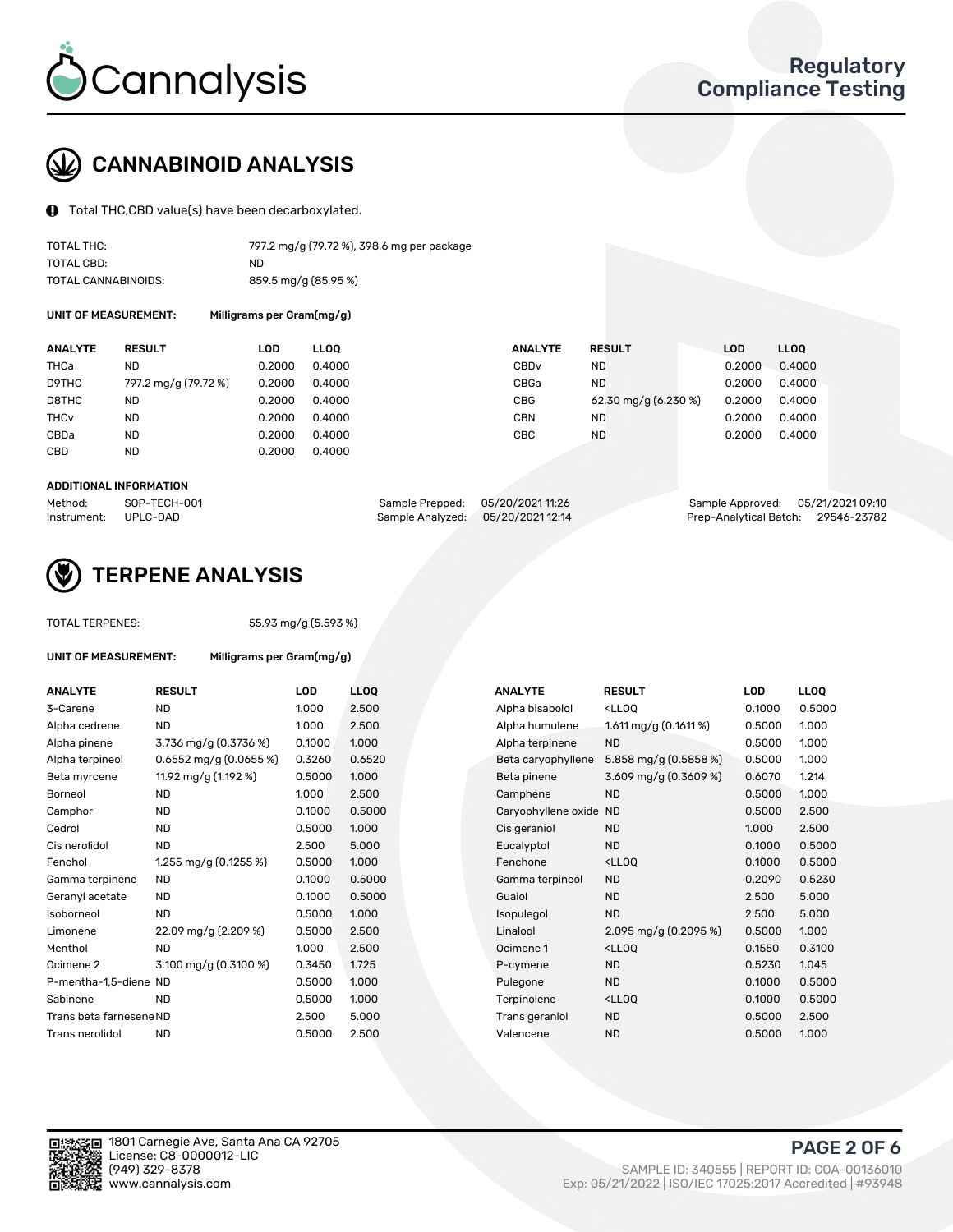

## Regulatory Compliance Testing

#### ADDITIONAL INFORMATION

| Method:     | SOP-TECH-02 |
|-------------|-------------|
| Instrument: | GC-MS-FID   |

Method: SOP-TECH-027 Sample Prepped: 05/20/2021 12:17 Sample Approved: 05/21/2021 15:21 Prep-Analytical Batch: 29545-23785



CHEMICAL RESIDUE ANALYSIS PASS

UNIT OF MEASUREMENT: Micrograms per Gram(ug/g)

| <b>ANALYTE</b>    | <b>RESULT</b> | LOD    | LLOQ   | <b>ACTION LEVEL</b> |      | <b>ANALYTE</b>      | <b>RESULT</b> | <b>LOD</b> | <b>LLOQ</b> | <b>ACTION LEVEL</b> |      |
|-------------------|---------------|--------|--------|---------------------|------|---------------------|---------------|------------|-------------|---------------------|------|
| Abamectin         | <b>ND</b>     | 0.0200 | 0.0400 | 0.1000              | Pass | Acephate            | <b>ND</b>     | 0.0200     | 0.0400      | 0.1000              | Pass |
| Acequinocyl       | <b>ND</b>     | 0.0200 | 0.0400 | 0.1000              | Pass | Acetamiprid         | <b>ND</b>     | 0.0200     | 0.0400      | 0.1000              | Pass |
| Aldicarb          | <b>ND</b>     | 0.0200 | 0.0400 | 0.0                 | Pass | Azoxystrobin        | <b>ND</b>     | 0.0200     | 0.0400      | 0.1000              | Pass |
| Bifenazate        | <b>ND</b>     | 0.0200 | 0.0400 | 0.1000              | Pass | <b>Bifenthrin</b>   | <b>ND</b>     | 0.0200     | 0.0400      | 3.000               | Pass |
| <b>Boscalid</b>   | <b>ND</b>     | 0.0200 | 0.0400 | 0.1000              | Pass | Carbarvl            | <b>ND</b>     | 0.0200     | 0.0400      | 0.5000              | Pass |
| Carbofuran        | <b>ND</b>     | 0.0200 | 0.0400 | 0.0                 | Pass | Chlorantraniliprole | <b>ND</b>     | 0.0200     | 0.0400      | 10.00               | Pass |
| Clofentezine      | <b>ND</b>     | 0.0200 | 0.0400 | 0.1000              | Pass | Coumaphos           | <b>ND</b>     | 0.0200     | 0.0400      | 0.0                 | Pass |
| Cyfluthrin        | <b>ND</b>     | 0.4000 | 1.000  | 2.000               | Pass | Cypermethrin        | <b>ND</b>     | 0.4000     | 1.000       | 1.000               | Pass |
| Daminozide        | <b>ND</b>     | 0.0200 | 0.0400 | 0.0                 | Pass | Diazinon            | <b>ND</b>     | 0.0200     | 0.0400      | 0.1000              | Pass |
| <b>Dichlorvos</b> | <b>ND</b>     | 0.0200 | 0.0400 | 0.0                 | Pass | Dimethoate          | <b>ND</b>     | 0.0200     | 0.0400      | 0.0                 | Pass |
| Dimethomorph      | <b>ND</b>     | 0.0200 | 0.0400 | 2.000               | Pass | <b>Ethoprophos</b>  | <b>ND</b>     | 0.0200     | 0.0400      | 0.0                 | Pass |
| Etofenprox        | <b>ND</b>     | 0.0200 | 0.0400 | 0.0                 | Pass | Etoxazole           | <b>ND</b>     | 0.0200     | 0.0400      | 0.1000              | Pass |
| Fenhexamid        | <b>ND</b>     | 0.0200 | 0.0400 | 0.1000              | Pass | Fenoxycarb          | <b>ND</b>     | 0.0200     | 0.0400      | 0.0                 | Pass |
| Fenpyroximate     | <b>ND</b>     | 0.0200 | 0.0400 | 0.1000              | Pass | Fipronil            | <b>ND</b>     | 0.0400     | 0.1000      | 0.0                 | Pass |
| Flonicamid        | <b>ND</b>     | 0.0200 | 0.0400 | 0.1000              | Pass | Fludioxonil         | <b>ND</b>     | 0.0200     | 0.0400      | 0.1000              | Pass |
| Hexythiazox       | <b>ND</b>     | 0.0200 | 0.0400 | 0.1000              | Pass | Imazalil            | <b>ND</b>     | 0.0200     | 0.0400      | 0.0                 | Pass |
| Imidacloprid      | <b>ND</b>     | 0.0200 | 0.0400 | 5.000               | Pass | Kresoxim methyl     | <b>ND</b>     | 0.0200     | 0.0400      | 0.1000              | Pass |
| Malathion         | <b>ND</b>     | 0.0200 | 0.0400 | 0.5000              | Pass | Metalaxyl           | <b>ND</b>     | 0.0200     | 0.0400      | 2.000               | Pass |
| Methiocarb        | <b>ND</b>     | 0.0200 | 0.0400 | 0.0                 | Pass | Methomyl            | <b>ND</b>     | 0.0200     | 0.0400      | 1.000               | Pass |
| Mevinphos         | <b>ND</b>     | 0.0200 | 0.0400 | 0.0                 | Pass | Myclobutanil        | <b>ND</b>     | 0.0200     | 0.0400      | 0.1000              | Pass |
| Naled             | <b>ND</b>     | 0.0200 | 0.0400 | 0.1000              | Pass | Oxamyl              | <b>ND</b>     | 0.0200     | 0.0400      | 0.5000              | Pass |
| Paclobutrazol     | <b>ND</b>     | 0.0200 | 0.0400 | 0.0                 | Pass | Permethrins         | <b>ND</b>     | 0.0400     | 0.1000      | 0.5000              | Pass |
| Phosmet           | <b>ND</b>     | 0.0200 | 0.0400 | 0.1000              | Pass | Piperonyl butoxide  | <b>ND</b>     | 0.0200     | 0.0400      | 3.000               | Pass |
| Prallethrin       | <b>ND</b>     | 0.0200 | 0.0400 | 0.1000              | Pass | Propiconazole       | <b>ND</b>     | 0.0200     | 0.0400      | 0.1000              | Pass |
| Propoxur          | <b>ND</b>     | 0.0200 | 0.0400 | 0.0                 | Pass | Pyrethrins          | <b>ND</b>     | 0.0200     | 0.0400      | 0.5000              | Pass |
| Pyridaben         | <b>ND</b>     | 0.0200 | 0.0400 | 0.1000              | Pass | Spinetoram          | <b>ND</b>     | 0.0200     | 0.0400      | 0.1000              | Pass |
| Spinosad          | <b>ND</b>     | 0.0300 | 0.0700 | 0.1000              | Pass | Spiromesifen        | <b>ND</b>     | 0.0200     | 0.0400      | 0.1000              | Pass |
| Spirotetramat     | <b>ND</b>     | 0.0200 | 0.0400 | 0.1000              | Pass | Spiroxamine         | <b>ND</b>     | 0.0200     | 0.0400      | 0.0                 | Pass |
| Tebuconazole      | <b>ND</b>     | 0.0200 | 0.0400 | 0.1000              | Pass | Thiacloprid         | <b>ND</b>     | 0.0200     | 0.0400      | 0.0                 | Pass |
| Thiamethoxam      | <b>ND</b>     | 0.0200 | 0.0400 | 5.000               | Pass | Trifloxystrobin     | <b>ND</b>     | 0.0200     | 0.0400      | 0.1000              | Pass |

### ADDITIONAL INFORMATION

Method: SOP-TECH-002 Sample Prepped: 05/20/2021 10:25 Sample Approved: 05/21/2021 08:06<br>Sample Analyzed: 05/20/2021 11:39 Prep-Analytical Batch: 29541-23779 Prep-Analytical Batch: 29541-23779

PAGE 3 OF 6

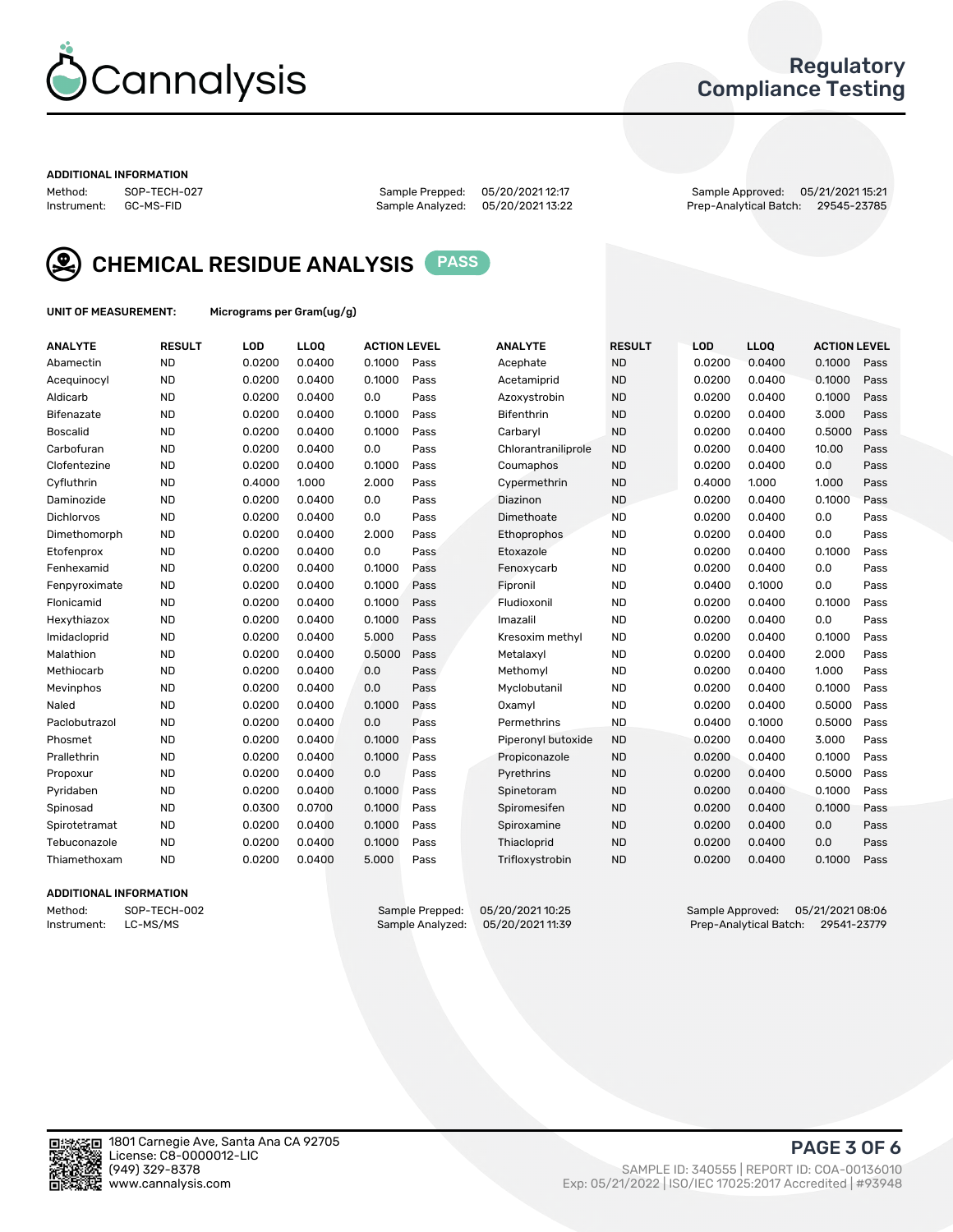

# CHEMICAL RESIDUE GC ANALYSIS PASS

| Microgr |
|---------|
|         |

ams per Gram(ug/g)

| <b>ANALYTE</b>                | <b>RESULT</b>            | LOD    | <b>LLOO</b> | <b>ACTION LEVEL</b> |                                     | <b>ANALYTE</b>                      | <b>RESULT</b> | LOD              | <b>LLOO</b>            | <b>ACTION LEVEL</b>             |      |
|-------------------------------|--------------------------|--------|-------------|---------------------|-------------------------------------|-------------------------------------|---------------|------------------|------------------------|---------------------------------|------|
| Captan                        | <b>ND</b>                | 0.1000 | 0.2000      | 0.7000              | Pass                                | Chlordane                           | <b>ND</b>     | 0.0109           | 0.0136                 | 0.0                             | Pass |
| Methyl parathion              | <b>ND</b>                | 0.0400 | 0.1000      | 0.0                 | Pass                                | <b>PCNB</b>                         | <b>ND</b>     | 0.0200           | 0.0400                 | 0.1000                          | Pass |
| Chlorfenapyr                  | <b>ND</b>                | 0.0800 | 0.1000      | 0.0                 | Pass                                | Chlorpyrifos                        | <b>ND</b>     | 0.0800           | 0.1000                 | 0.0                             | Pass |
|                               |                          |        |             |                     |                                     |                                     |               |                  |                        |                                 |      |
| <b>ADDITIONAL INFORMATION</b> |                          |        |             |                     |                                     |                                     |               |                  |                        |                                 |      |
| Method:<br>Instrument:        | SOP-TECH-010<br>GC-MS/MS |        |             |                     | Sample Prepped:<br>Sample Analyzed: | 05/20/2021 10:25<br>05/20/202111:39 |               | Sample Approved: | Prep-Analytical Batch: | 05/21/2021 09:56<br>29542-23780 |      |
|                               |                          |        |             |                     |                                     |                                     |               |                  |                        |                                 |      |

## RESIDUAL SOLVENT ANALYSIS PASS

UNIT OF MEASUREMENT: Micrograms per Gram(ug/g)

| <b>ANALYTE</b>    | <b>RESULT</b> | LOD    | <b>LLOO</b> | <b>ACTION LEVEL</b> |      | <b>ANALYTE</b>           | <b>RESULT</b> | LOD    | <b>LLOO</b> | <b>ACTION LEVEL</b> |      |
|-------------------|---------------|--------|-------------|---------------------|------|--------------------------|---------------|--------|-------------|---------------------|------|
| Acetone           | <b>ND</b>     | 50.00  | 100.0       | 5000                | Pass | Acetonitrile             | <b>ND</b>     | 50.00  | 100.0       | 410.0               | Pass |
| Benzene           | <b>ND</b>     | 0.5000 | 1.000       | 1.000               | Pass | <b>Butane</b>            | <b>ND</b>     | 50.00  | 100.0       | 5000                | Pass |
| Chloroform        | <b>ND</b>     | 0.5000 | 1.000       | 1.000               | Pass | Ethanol                  | <b>ND</b>     | 50.00  | 100.0       | 5000                | Pass |
| Ethyl Acetate     | <b>ND</b>     | 50.00  | 100.0       | 5000                | Pass | <b>Ethyl Ether</b>       | <b>ND</b>     | 50.00  | 100.0       | 5000                | Pass |
| Ethylene oxide    | <b>ND</b>     | 0.5000 | 1.000       | 1.000               | Pass | Heptane                  | <b>ND</b>     | 50.00  | 100.0       | 5000                | Pass |
| Hexane            | <b>ND</b>     | 50.00  | 100.0       | 290.0               | Pass | <b>Isopropyl Alcohol</b> | <b>ND</b>     | 50.00  | 100.0       | 5000                | Pass |
| Methanol          | <b>ND</b>     | 50.00  | 100.0       | 3000                | Pass | Methylene chloride       | <b>ND</b>     | 0.5000 | 1.000       | 1.000               | Pass |
| Pentane           | <b>ND</b>     | 50.00  | 100.0       | 5000                | Pass | Propane                  | <b>ND</b>     | 50.00  | 200.0       | 5000                | Pass |
| Toluene           | <b>ND</b>     | 50.00  | 100.0       | 890.0               | Pass | Xvlenes                  | <b>ND</b>     | 50.08  | 100.0       | 2170                | Pass |
| Trichloroethylene | <b>ND</b>     | 0.5000 | 1.000       | 1.000               | Pass | 1.2-Dichloroethane       | <b>ND</b>     | 0.5000 | 1.000       | 1.000               | Pass |

### ADDITIONAL INFORMATION

Method: SOP-TECH-021 Sample Prepped: 05/20/2021 13:38 Sample Approved: 05/21/2021 09:40<br>Sample Analyzed: 05/20/2021 14:10 Prep-Analytical Batch: 29544-23787 Prep-Analytical Batch: 29544-23787



UNIT OF MEASUREMENT: Cycle Threshold (Ct)

| <b>ANALYTE</b>                        | <b>RESULT</b>          | LOD   | <b>LLOO</b>      |                  | <b>ACTION LEVEL</b> | <b>ANALYTE</b> | <b>RESULT</b>          | <b>LOD</b>                           | <b>LLOO</b> |     | <b>ACTION LEVEL</b> |
|---------------------------------------|------------------------|-------|------------------|------------------|---------------------|----------------|------------------------|--------------------------------------|-------------|-----|---------------------|
| A.fumigatus                           | <b>ND</b>              | 33.00 | 0.0              | 0.0              | Pass                | A. flavus      | <b>ND</b>              | 33.00                                | 0.0         | 0.0 | Pass                |
| A. niger                              | <b>ND</b>              | 33.00 | 0.0              | 0.0              | Pass                | A. terreus     | <b>ND</b>              | 33.00                                | 0.0         | 0.0 | Pass                |
| <b>STEC</b>                           | <b>ND</b>              | 33.00 | 0.0              | 0.0              | Pass                | Salmonella spp | <b>ND</b>              | 33.00                                | 0.0         | 0.0 | Pass                |
|                                       | ADDITIONAL INFORMATION |       |                  |                  |                     |                |                        |                                      |             |     |                     |
| SOP-TECH-016, SOP-TECH-022<br>Method: |                        |       |                  | Sample Prepped:  | 05/21/2021 06:16    |                |                        | 05/21/2021 12:13<br>Sample Approved: |             |     |                     |
| aPCR<br>Instrument:                   |                        |       | Sample Analyzed: | 05/21/2021 06:18 |                     |                | Prep-Analytical Batch: |                                      | 29569-23804 |     |                     |

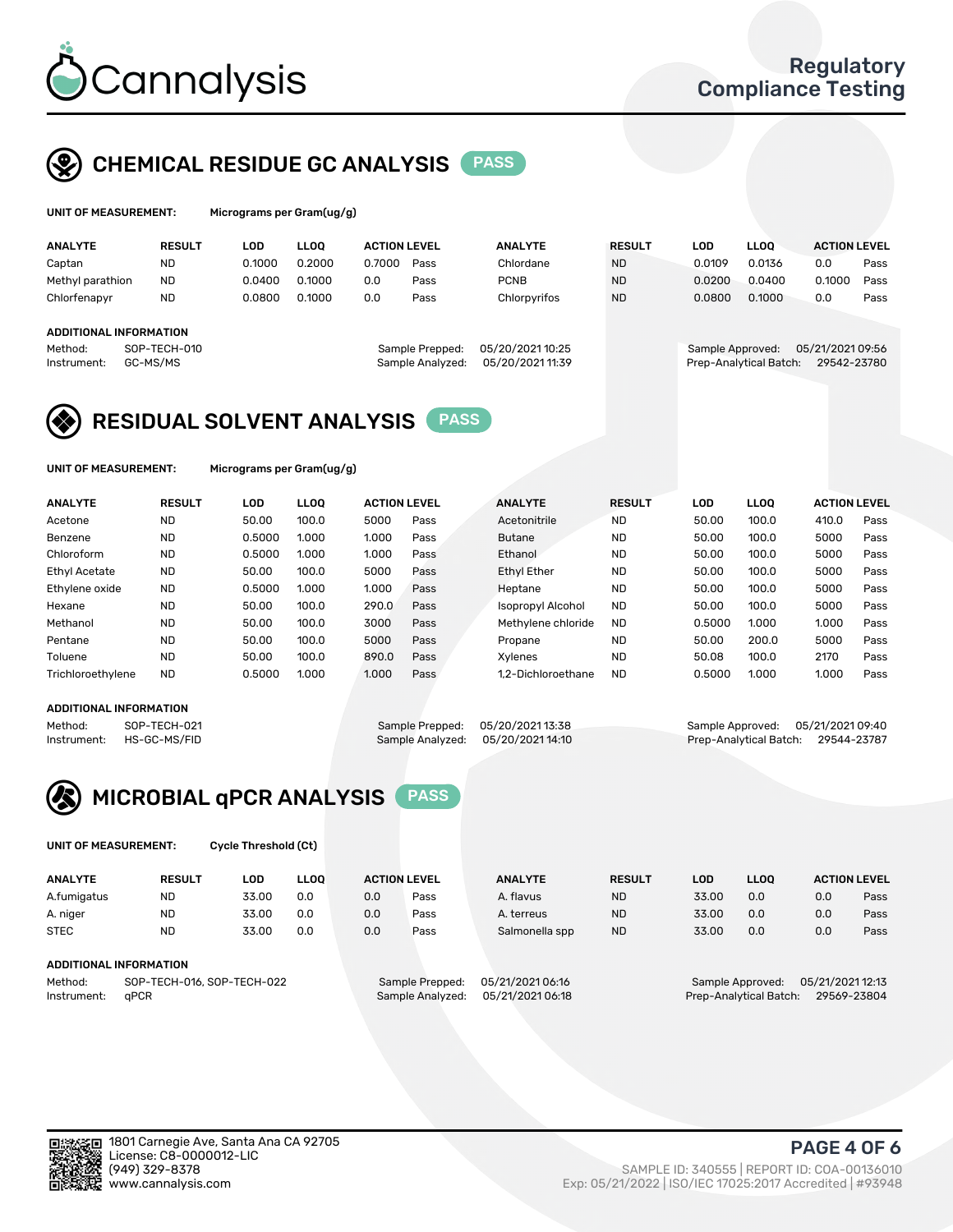



| UNIT OF MEASUREMENT:                                                                                                                                             |                                                                                                                                                                         | Micrograms per Gram(ug/g) |             |                     |                |               |                                                                               |             |                     |      |
|------------------------------------------------------------------------------------------------------------------------------------------------------------------|-------------------------------------------------------------------------------------------------------------------------------------------------------------------------|---------------------------|-------------|---------------------|----------------|---------------|-------------------------------------------------------------------------------|-------------|---------------------|------|
| <b>ANALYTE</b>                                                                                                                                                   | <b>RESULT</b>                                                                                                                                                           | <b>LOD</b>                | <b>LLOO</b> | <b>ACTION LEVEL</b> | <b>ANALYTE</b> | <b>RESULT</b> | <b>LOD</b>                                                                    | <b>LLOO</b> | <b>ACTION LEVEL</b> |      |
| Arsenic                                                                                                                                                          | ND.                                                                                                                                                                     | 0.0120                    | 0.1000      | 0.2000<br>Pass      | Cadmium        | <b>ND</b>     | 0.0072                                                                        | 0.0500      | 0.2000              | Pass |
| Lead                                                                                                                                                             | <lloo< td=""><td>0.0068</td><td>0.0500</td><td>Pass<br/>0.5000</td><td>Mercury</td><td><b>ND</b></td><td>0.0060</td><td>0.0500</td><td>0.1000</td><td>Pass</td></lloo<> | 0.0068                    | 0.0500      | Pass<br>0.5000      | Mercury        | <b>ND</b>     | 0.0060                                                                        | 0.0500      | 0.1000              | Pass |
| <b>ADDITIONAL INFORMATION</b><br>SOP-TECH-013<br>05/20/2021 11:27<br>Method:<br>Sample Prepped:<br>ICP-MS<br>Sample Analyzed:<br>05/20/2021 17:13<br>Instrument: |                                                                                                                                                                         |                           |             |                     |                |               | 05/21/2021 16:05<br>Sample Approved:<br>Prep-Analytical Batch:<br>29550-23800 |             |                     |      |
| <b>MYCOTOXINS ANALYSIS</b><br><b>PASS</b><br>UNIT OF MEASUREMENT:<br>Micrograms per Kilogram(ug/kg)                                                              |                                                                                                                                                                         |                           |             |                     |                |               |                                                                               |             |                     |      |
|                                                                                                                                                                  |                                                                                                                                                                         |                           |             |                     |                |               |                                                                               |             |                     |      |
| <b>ANALYTE</b>                                                                                                                                                   | <b>RESULT</b>                                                                                                                                                           | <b>LOD</b>                | <b>LLOO</b> | <b>ACTION LEVEL</b> | <b>ANALYTE</b> | <b>RESULT</b> | <b>LOD</b>                                                                    | <b>LLOQ</b> | <b>ACTION LEVEL</b> |      |
| Aflatoxin B1                                                                                                                                                     | <b>ND</b>                                                                                                                                                               | 1.000                     | 2.000       | N/A                 | Aflatoxin B2   | <b>ND</b>     | 2.000                                                                         | 5.000       |                     | N/A  |
| Aflatoxin G1                                                                                                                                                     | <b>ND</b>                                                                                                                                                               | 2.000                     | 5.000       | N/A                 | Aflatoxin G2   | <b>ND</b>     | 2.000                                                                         | 5.000       |                     | N/A  |
| <b>Total Aflatoxins</b>                                                                                                                                          | <b>ND</b>                                                                                                                                                               | 10.00                     | 14.00       | 20.00<br>Pass       | Ochratoxin A   | <b>ND</b>     | 1.000                                                                         | 2.000       | 20.00               | Pass |

#### ADDITIONAL INFORMATION

Method: SOP-TECH-020 Sample Prepped: 05/20/2021 12:13 Sample Approved: 05/21/2021 10:22 Instrument: LC-MS/MS Sample Analyzed: 05/20/2021 12:14 Prep-Analytical Batch: 29543-23781

### FILTH & FOREIGN MATERIAL ANALYSIS PASS Q

UNIT OF MEASUREMENT: Filth and Foreign Matter (%, #/3g)

| <b>ANALYTE</b>         | <b>RESULT</b>                     | LOD | <b>LLOO</b> | <b>ACTION LEVEL</b> |                                     | <b>ANALYTE</b>                      | <b>RESULT</b> | LOD | <b>LLOO</b>                                | <b>ACTION LEVEL</b>             |      |
|------------------------|-----------------------------------|-----|-------------|---------------------|-------------------------------------|-------------------------------------|---------------|-----|--------------------------------------------|---------------------------------|------|
| IF RH ME               | <b>ND</b>                         | 0.0 | 0.0         | 1.000               | Pass                                | <b>IFM</b>                          | <b>ND</b>     | 0.0 | 0.0                                        | 25.00                           | Pass |
| Mold                   | <b>ND</b>                         | 0.0 | 0.0         | 25.00               | Pass                                | <b>SSCD</b>                         | <b>ND</b>     | 0.0 | 0.0                                        | 25.00                           | Pass |
| ADDITIONAL INFORMATION |                                   |     |             |                     |                                     |                                     |               |     |                                            |                                 |      |
| Method:<br>Instrument: | SOP-TECH-009<br>Visual Inspection |     |             |                     | Sample Prepped:<br>Sample Analyzed: | 05/20/202117:29<br>05/20/2021 17:30 |               |     | Sample Approved:<br>Prep-Analytical Batch: | 05/20/2021 17:32<br>29570-23801 |      |



PAGE 5 OF 6